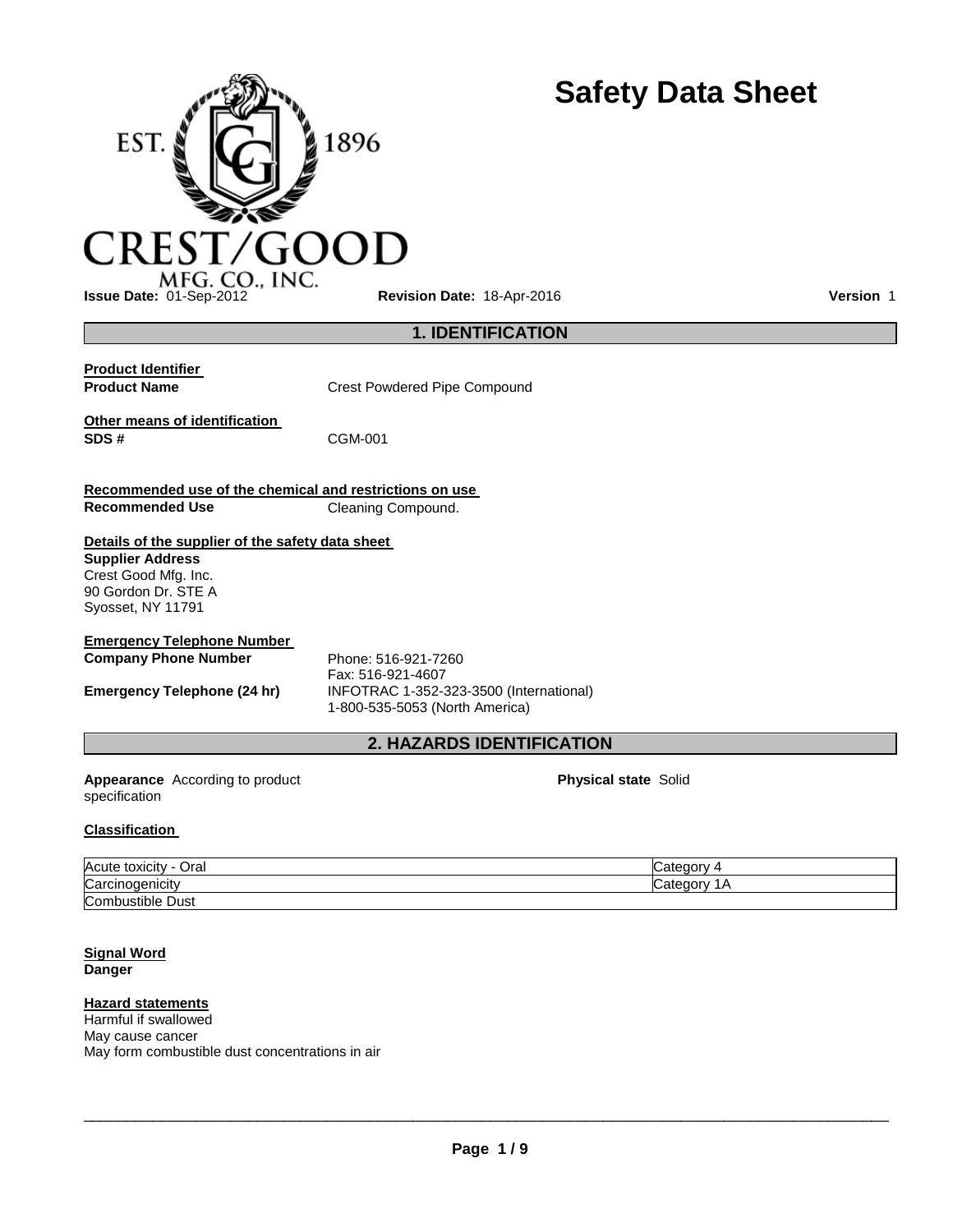

## **Precautionary Statements - Prevention**

Obtain special instructions before use Do not handle until all safety precautions have been read and understood Use personal protective equipment as required Wash face, hands and any exposed skin thoroughly after handling Do not eat, drink or smoke when using this product

#### **Precautionary Statements - Response**

If exposed or concerned: Get medical advice/attention IF SWALLOWED: Call a POISON CENTER or doctor/physician if you feel unwell Rinse mouth

## **Precautionary Statements - Storage**

Store locked up

#### **Precautionary Statements - Disposal**

Dispose of contents/container to an approved waste disposal plant

## **3. COMPOSITION/INFORMATION ON INGREDIENTS**

| <b>Chemical Name</b>           | <b>CAS No</b> | Weight-%    |
|--------------------------------|---------------|-------------|
| Proprietary Component A        | Proprietary   | Proprietary |
| <b>Proprietary Component B</b> | Proprietary   | Proprietary |
| Proprietary Component D        | Proprietary   | Proprietary |
| Proprietary Component E        | Proprietary   | Proprietary |
| <b>Proprietary Component G</b> | Proprietary   | Proprietary |

\*\*If Chemical Name/CAS No is "proprietary" and/or Weight-% is listed as a range, the specific chemical identity and/or percentage of composition has been withheld as a trade secret.\*\*

## **4. FIRST-AID MEASURES**

#### **First Aid Measures**

| <b>General Advice</b> | Provide this SDS to medical personnel for treatment.                                                                    |
|-----------------------|-------------------------------------------------------------------------------------------------------------------------|
| <b>Eye Contact</b>    | Rinse thoroughly with plenty of water for at least 15 minutes, lifting lower and upper eyelids.<br>Consult a physician. |
| <b>Skin Contact</b>   | Wash the skin immediately with soap and water. If skin irritation persists, call a physician.                           |
| <b>Inhalation</b>     | Remove to fresh air.                                                                                                    |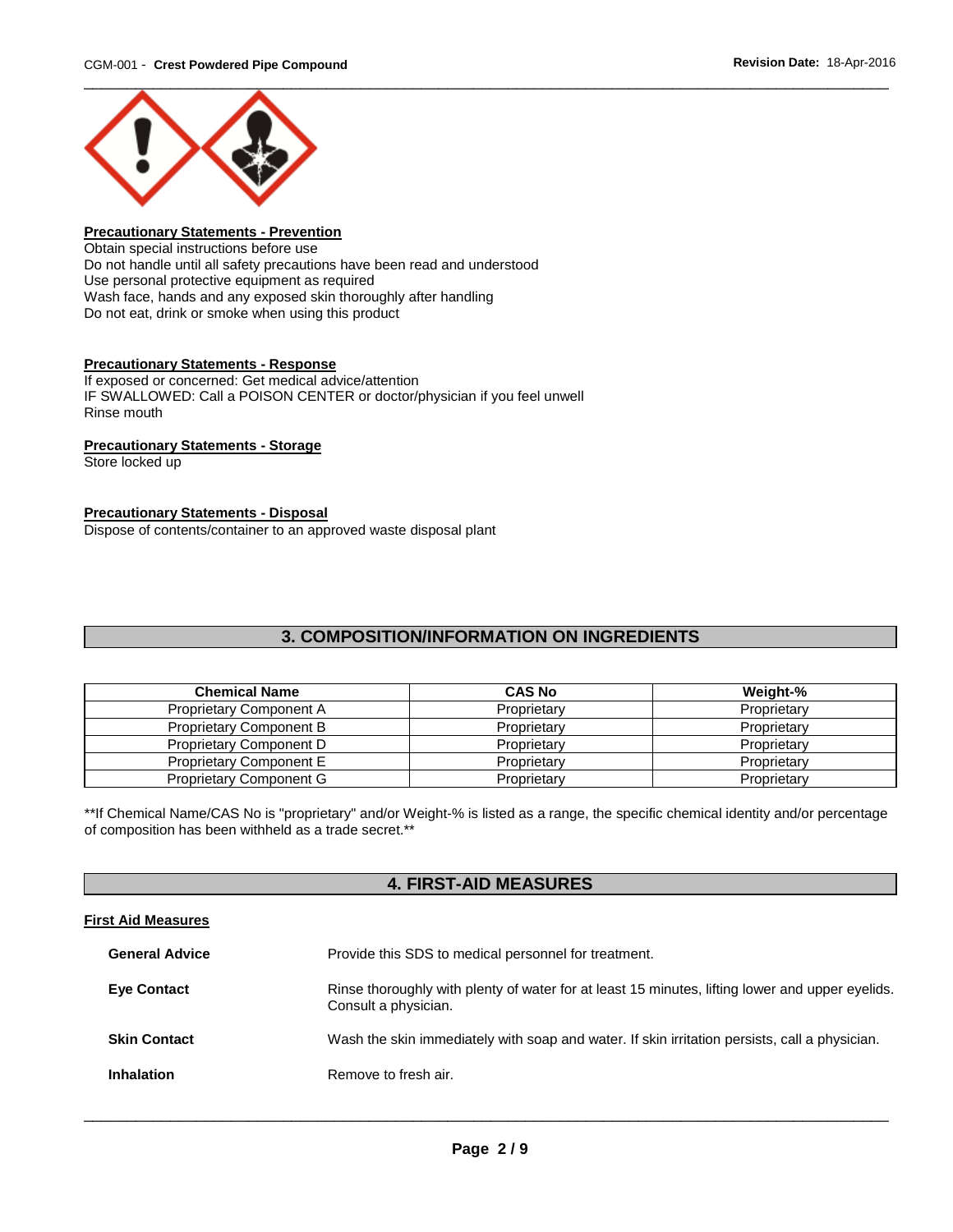\_\_\_\_\_\_\_\_\_\_\_\_\_\_\_\_\_\_\_\_\_\_\_\_\_\_\_\_\_\_\_\_\_\_\_\_\_\_\_\_\_\_\_\_\_\_\_\_\_\_\_\_\_\_\_\_\_\_\_\_\_\_\_\_\_\_\_\_\_\_\_\_\_\_\_\_\_\_\_\_\_\_\_\_\_\_\_\_\_\_\_\_\_ **Ingestion Rinse mouth. Do not induce vomiting. Seek medical attention immediately.** 

#### **Most important symptoms and effects**

**Symptoms Harmful if swallowed. Direct contact may cause skin or eye irritation.** 

#### **Indication of any immediate medical attention and special treatment needed**

**Notes to Physician Treat symptomatically.** 

## **5. FIRE-FIGHTING MEASURES**

#### **Suitable Extinguishing Media**

Dry chemical. Carbon dioxide (CO2). Universal foam.

**Unsuitable Extinguishing Media** Not determined.

#### **Specific Hazards Arising from the Chemical**

May decompose during contact with flames, heating elements, or in combustion engines releasing irritating gases. Container may explode if heated due to resulting pressure rise. Dust can form an explosive mixture with air.

**Hazardous Combustion Products** Oxides of carbon.

#### **Explosion Data**

**Sensitivity to Static Discharge** AVOID GENERATING DUST. Fine dust dispersed in air, in sufficient concentrations, and in the presence of an ignition source is a potential dust explosion hazard.

#### **Protective equipment and precautions for firefighters**

As in any fire, wear self-contained breathing apparatus pressure-demand, MSHA/NIOSH (approved or equivalent) and full protective gear.

## **6. ACCIDENTAL RELEASE MEASURES**

|                                                      | Personal precautions, protective equipment and emergency procedures                                                                                                                                                                                                                                                                                                                                             |  |  |
|------------------------------------------------------|-----------------------------------------------------------------------------------------------------------------------------------------------------------------------------------------------------------------------------------------------------------------------------------------------------------------------------------------------------------------------------------------------------------------|--|--|
| <b>Personal Precautions</b>                          | Use personal protective equipment as required.                                                                                                                                                                                                                                                                                                                                                                  |  |  |
| <b>Environmental precautions</b>                     |                                                                                                                                                                                                                                                                                                                                                                                                                 |  |  |
| <b>Environmental precautions</b>                     | See Section 12 for additional Ecological Information.                                                                                                                                                                                                                                                                                                                                                           |  |  |
| Methods and material for containment and cleaning up |                                                                                                                                                                                                                                                                                                                                                                                                                 |  |  |
| <b>Methods for Containment</b>                       | Prevent further leakage or spillage if safe to do so.                                                                                                                                                                                                                                                                                                                                                           |  |  |
| <b>Methods for Clean-Up</b>                          | Carefully sweep, scoop or vacuum and place in suitable container. Avoid generating dust or<br>accumulating dust. Avoid dust dispersal in the air (i.e. cleaning dust surfaces with<br>compressed air). If possible, complete cleanup on a dry basis. Spilled material can be a<br>slipping hazard. Eliminate flames, sparks, excessive temperatures and oxidizing agents.<br>Non-sparking tools should be used. |  |  |

## **7. HANDLING AND STORAGE**

#### **Precautions for safe handling**

**Advice on Safe Handling** Handle in accordance with good industrial hygiene and safety practice. Obtain special instructions before use. Do not handle until all safety precautions have been read and understood. Use personal protective equipment as required. Wash face, hands, and any exposed skin thoroughly after handling. Do not eat, drink or smoke when using this product.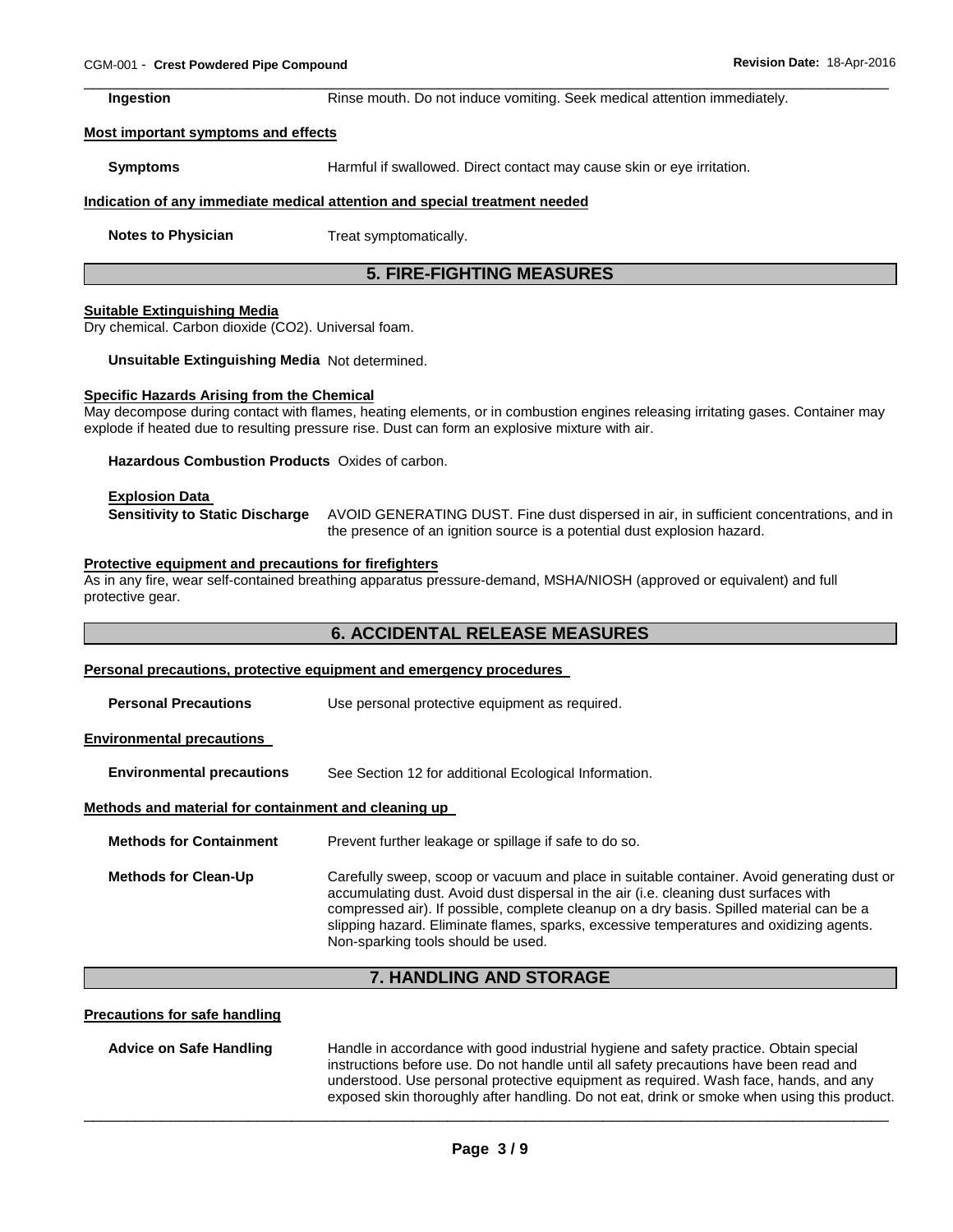\_\_\_\_\_\_\_\_\_\_\_\_\_\_\_\_\_\_\_\_\_\_\_\_\_\_\_\_\_\_\_\_\_\_\_\_\_\_\_\_\_\_\_\_\_\_\_\_\_\_\_\_\_\_\_\_\_\_\_\_\_\_\_\_\_\_\_\_\_\_\_\_\_\_\_\_\_\_\_\_\_\_\_\_\_\_\_\_\_\_\_\_\_ Avoid generation of dust. Avoid breathing dusts. Avoid contact with skin and eyes. Minimize dust generation and accumulation. Ensure that dust does not accumulate on surfaces.

#### **Conditions for safe storage, including any incompatibilities**

| <b>Storage Conditions</b>     | Keep container tightly closed and store in a cool, dry and well-ventilated place. Store locked<br>up. Do not transfer contents to bottles or other unlabeled containers. Keep away from heat,<br>open flames and oxidizing agents. |
|-------------------------------|------------------------------------------------------------------------------------------------------------------------------------------------------------------------------------------------------------------------------------|
| <b>Incompatible Materials</b> | Oxidizing agents. Strong acids. Bases.                                                                                                                                                                                             |

## **8. EXPOSURE CONTROLS/PERSONAL PROTECTION**

### **Exposure Guidelines**

| <b>Chemical Name</b>           | <b>ACGIH TLV</b>                             | <b>OSHA PEL</b>                                                             | <b>NIOSH IDLH</b>                          |
|--------------------------------|----------------------------------------------|-----------------------------------------------------------------------------|--------------------------------------------|
| Proprietary Component A        |                                              | TWA: $\overline{15}$ mg/m <sup>3</sup> total dust                           | TWA: 10 $mg/m3$ total dust                 |
|                                |                                              | TWA: 5 mg/m <sup>3</sup> respirable fraction                                | TWA: $5 \text{ mg/m}^3$ respirable dust    |
|                                |                                              | (vacated) TWA: $15 \text{ mg/m}^3$ total                                    |                                            |
|                                |                                              | dust                                                                        |                                            |
|                                |                                              | (vacated) TWA: $5 \text{ mg/m}^3$                                           |                                            |
|                                |                                              | respirable fraction                                                         |                                            |
| <b>Proprietary Component B</b> | TWA: 2 mg/m <sup>3</sup> particulate matter  | TWA: 15 mg/m <sup>3</sup> total dust                                        | TWA: 10 $mg/m3$ total dust                 |
|                                |                                              | containing no asbestos and <1% $\textsf{TWA: 5 mg/m}^3$ respirable fraction | TWA: 5 $mg/m3$ respirable dust             |
|                                | crystalline silica, respirable               | (vacated) TWA: 10 mg/m <sup>3</sup> total                                   |                                            |
|                                | fraction                                     | dust                                                                        |                                            |
|                                |                                              | (vacated) TWA: 5 mg/m <sup>3</sup>                                          |                                            |
|                                |                                              | respirable fraction                                                         |                                            |
| Proprietary Component D        | TWA: $0.025$ mg/m <sup>3</sup> respirable    | (vacated) TWA: $0.1 \text{ mg/m}^3$                                         | IDLH: 50 mg/m <sup>3</sup> respirable dust |
|                                | fraction                                     | respirable dust                                                             | TWA: $0.05$ mg/m <sup>3</sup> respirable   |
|                                |                                              | $(30)/(%SiO2 + 2)$ mg/m <sup>3</sup> TWA                                    | dust                                       |
|                                |                                              | total dust                                                                  |                                            |
|                                |                                              | $(250)/(%SiO2 + 5)$ mppcf TWA                                               |                                            |
|                                |                                              | respirable fraction                                                         |                                            |
|                                |                                              | $(10)/(%SiO2 + 2)$ mg/m <sup>3</sup> TWA                                    |                                            |
|                                |                                              | respirable fraction                                                         |                                            |
| Proprietary Component E        | TWA: 3 mg/m <sup>3</sup> respirable fraction | (vacated) TWA: 3 mg/m <sup>3</sup>                                          | IDLH: 1500 mg/m <sup>3</sup>               |
|                                |                                              | respirable dust <1% Crystalline                                             | TWA: 3 mg/m <sup>3</sup> containing <1%    |
|                                |                                              | silica                                                                      | Quartz respirable dust                     |
|                                |                                              | TWA: 20 mppcf <1% Crystalline<br>silica                                     |                                            |
|                                |                                              |                                                                             |                                            |
| Proprietary Component G        | TWA: 10 mg/m <sup>3</sup>                    | TWA: 15 mg/m $3$ total dust                                                 | IDLH: 5000 mg/m <sup>3</sup>               |
|                                |                                              | (vacated) TWA: 10 mg/m <sup>3</sup> total                                   |                                            |
|                                |                                              | dust                                                                        |                                            |

#### **Appropriate engineering controls**

**Engineering Controls** Explosion-proof general and local exhaust ventilation. Use explosion proof electrical equipment for very high dust levels. Ensure ventilation and dust-handling systems prevent the escape of dust into work areas and there is no leakage from equipment.

### **Individual protection measures, such as personal protective equipment**

| <b>Eye/Face Protection</b>      | Wear eye/face protection. Refer to 29 CFR 1910.133 for eye and face protection<br>regulations.                                  |
|---------------------------------|---------------------------------------------------------------------------------------------------------------------------------|
| <b>Skin and Body Protection</b> | Wear impervious gloves.                                                                                                         |
| <b>Respiratory Protection</b>   | No protective equipment is needed under normal use conditions. Nuisance dust mask 3M<br>type 8710 or equivalent. (Recommended). |

**General Hygiene Considerations** Handle in accordance with good industrial hygiene and safety practice.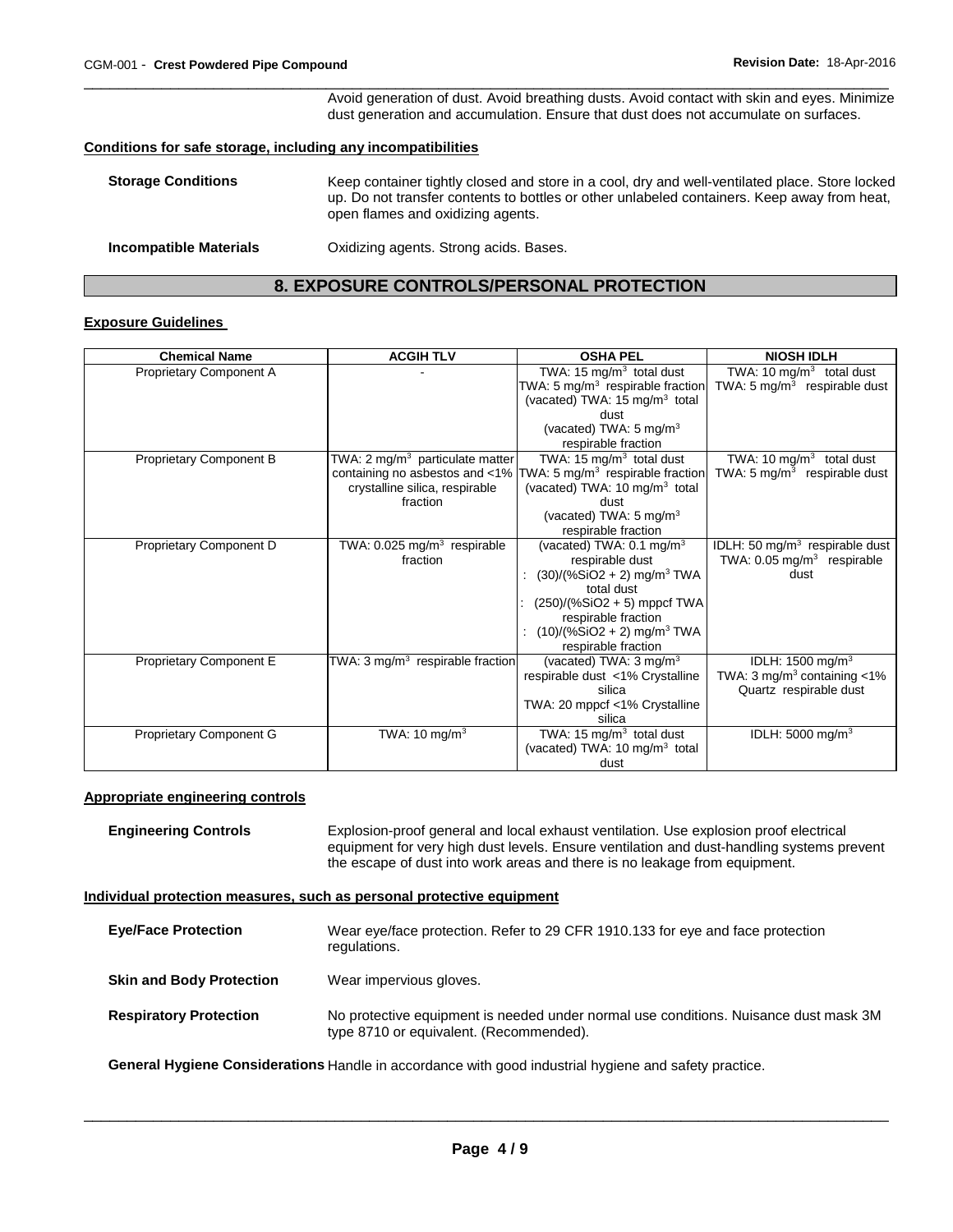### \_\_\_\_\_\_\_\_\_\_\_\_\_\_\_\_\_\_\_\_\_\_\_\_\_\_\_\_\_\_\_\_\_\_\_\_\_\_\_\_\_\_\_\_\_\_\_\_\_\_\_\_\_\_\_\_\_\_\_\_\_\_\_\_\_\_\_\_\_\_\_\_\_\_\_\_\_\_\_\_\_\_\_\_\_\_\_\_\_\_\_\_\_ **9. PHYSICAL AND CHEMICAL PROPERTIES**

#### **Information on basic physical and chemical properties**

| <b>Physical state</b>               | Solid                                       |                              |                |
|-------------------------------------|---------------------------------------------|------------------------------|----------------|
| Appearance                          | According to product specification          | Odor                         | Not determined |
| <b>Color</b>                        | According to product specification          | <b>Odor Threshold</b>        | Not determined |
|                                     |                                             |                              |                |
| <b>Property</b>                     | <b>Values</b>                               | Remarks • Method             |                |
| рH                                  | Not determined                              |                              |                |
| <b>Melting Point/Freezing Point</b> | Not determined                              |                              |                |
| <b>Boiling Point/Boiling Range</b>  | $> 204$ °C / 400 °F                         |                              |                |
| <b>Flash Point</b>                  | Not determined                              |                              |                |
| <b>Evaporation Rate</b>             | $<$ 1                                       |                              |                |
| <b>Flammability (Solid, Gas)</b>    | Not determined                              |                              |                |
| <b>Flammability Limits in Air</b>   |                                             |                              |                |
| <b>Upper Flammability Limits</b>    | Not determined                              |                              |                |
| <b>Lower Flammability Limit</b>     | Not determined                              |                              |                |
| <b>Vapor Pressure</b>               | ا>                                          | @20°C                        |                |
| <b>Vapor Density</b>                | Not determined                              |                              |                |
| <b>Relative Density</b>             | >1                                          | @ $68^{\circ}F(20^{\circ}C)$ |                |
| <b>Water Solubility</b>             | Negligible                                  |                              |                |
| Solubility in other solvents        | Not determined                              |                              |                |
| <b>Partition Coefficient</b>        | Not determined                              |                              |                |
| <b>Auto-ignition Temperature</b>    | Not determined                              |                              |                |
| <b>Decomposition Temperature</b>    | Not determined                              |                              |                |
| <b>Kinematic Viscosity</b>          | Not determined                              |                              |                |
| <b>Dynamic Viscosity</b>            | Not determined                              |                              |                |
| <b>Explosive Properties</b>         | Dust can form an explosive mixture with air |                              |                |
| <b>Oxidizing Properties</b>         | Not determined                              |                              |                |
|                                     |                                             |                              |                |

**Other Information**

## **10. STABILITY AND REACTIVITY**

#### **Reactivity**

Not reactive under normal conditions.

**Chemical Stability** Stable under recommended storage conditions. **Possibility of Hazardous Reactions** None under normal processing.<br>Hazardous Polymerization Hazardous polymerization does not occur.

**Conditions to Avoid** Keep out of reach of children. **Incompatible Materials** Oxidizing agents. Strong acids. Bases. **Hazardous Decomposition Products** Thermal decomposition may yield oxides of carbon.

## **11. TOXICOLOGICAL INFORMATION**

**Information on likely routes of exposure** 

**Product Information** 

**Eye Contact Avoid contact with eyes.**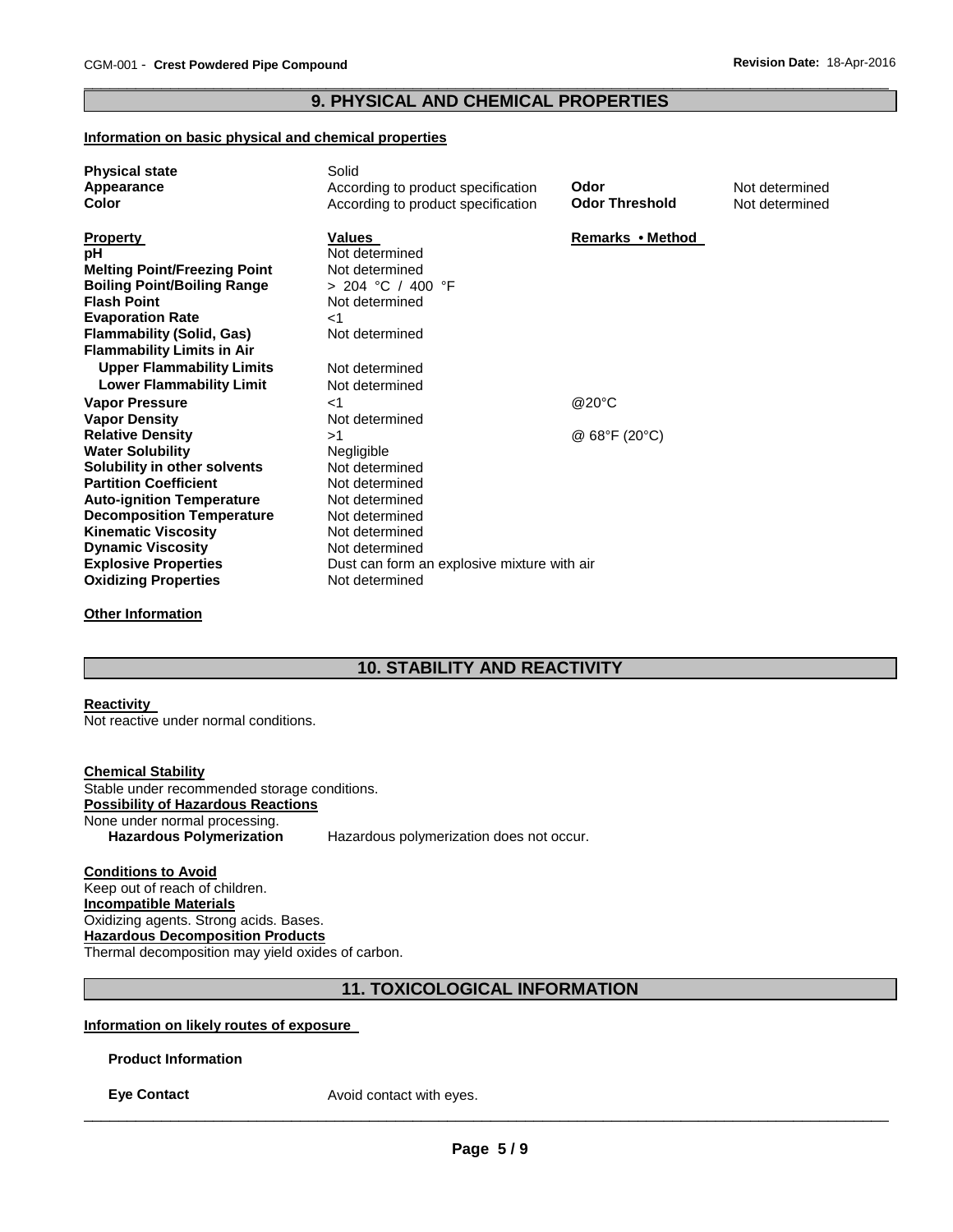| <b>Skin Contact</b> | Avoid contact with skin. |
|---------------------|--------------------------|
| <b>Inhalation</b>   | Avoid inhalation.        |

**Ingestion Harmful if swallowed.** 

#### **Component Information**

| <b>Chemical Name</b>           | ATEmix (oral)         | <b>ATEmix (dermal)</b> | <b>Inhalation LC50</b>   |
|--------------------------------|-----------------------|------------------------|--------------------------|
| <b>Proprietary Component C</b> | $> 15000$ mg/kg (Rat) |                        |                          |
| Proprietary Component D        | $=$ 500 mg/kg (Rat)   |                        | -                        |
| <b>Proprietary Component G</b> | $> 10000$ mg/kg (Rat) |                        | $\overline{\phantom{a}}$ |

\_\_\_\_\_\_\_\_\_\_\_\_\_\_\_\_\_\_\_\_\_\_\_\_\_\_\_\_\_\_\_\_\_\_\_\_\_\_\_\_\_\_\_\_\_\_\_\_\_\_\_\_\_\_\_\_\_\_\_\_\_\_\_\_\_\_\_\_\_\_\_\_\_\_\_\_\_\_\_\_\_\_\_\_\_\_\_\_\_\_\_\_\_

#### **Information on physical, chemical and toxicological effects**

**Symptoms** Please see section 4 of this SDS for symptoms.

#### **Delayed and immediate effects as well as chronic effects from short and long-term exposure**

**Carcinogenicity** The table below indicates whether each agency has listed any ingredient as a carcinogen. However, the product as a whole has not been tested.

| <b>Chemical Name</b>           | ACGIH | <b>IARC</b> | NTP   | <b>OSHA</b> |
|--------------------------------|-------|-------------|-------|-------------|
| <b>Proprietary Component D</b> | A2    | Group 1     | Known |             |
| <b>Proprietary Component G</b> |       | Group 2B    |       |             |

**Legend** 

*ACGIH (American Conference of Governmental Industrial Hygienists) A2 - Suspected Human Carcinogen IARC (International Agency for Research on Cancer) Group 1 - Carcinogenic to Humans Group 2B - Possibly Carcinogenic to Humans NTP (National Toxicology Program)*

*Known - Known Carcinogen* 

*OSHA (Occupational Safety and Health Administration of the US Department of Labor)*

*X - Present* 

## **Numerical measures of toxicity**

**The following values are calculated based on chapter 3.1 of the GHS document** .

**ATEmix (oral)** 1,965.00 mg/kg

## **12. ECOLOGICAL INFORMATION**

#### **Ecotoxicity**

The product is not classified as environmentally hazardous. However, this does not exclude the possibility that large or frequent spills can have a harmful or damaging effect on the environment.

## **Persistence/Degradability**

Not determined.

#### **Bioaccumulation** Not determined.

**Mobility** Not determined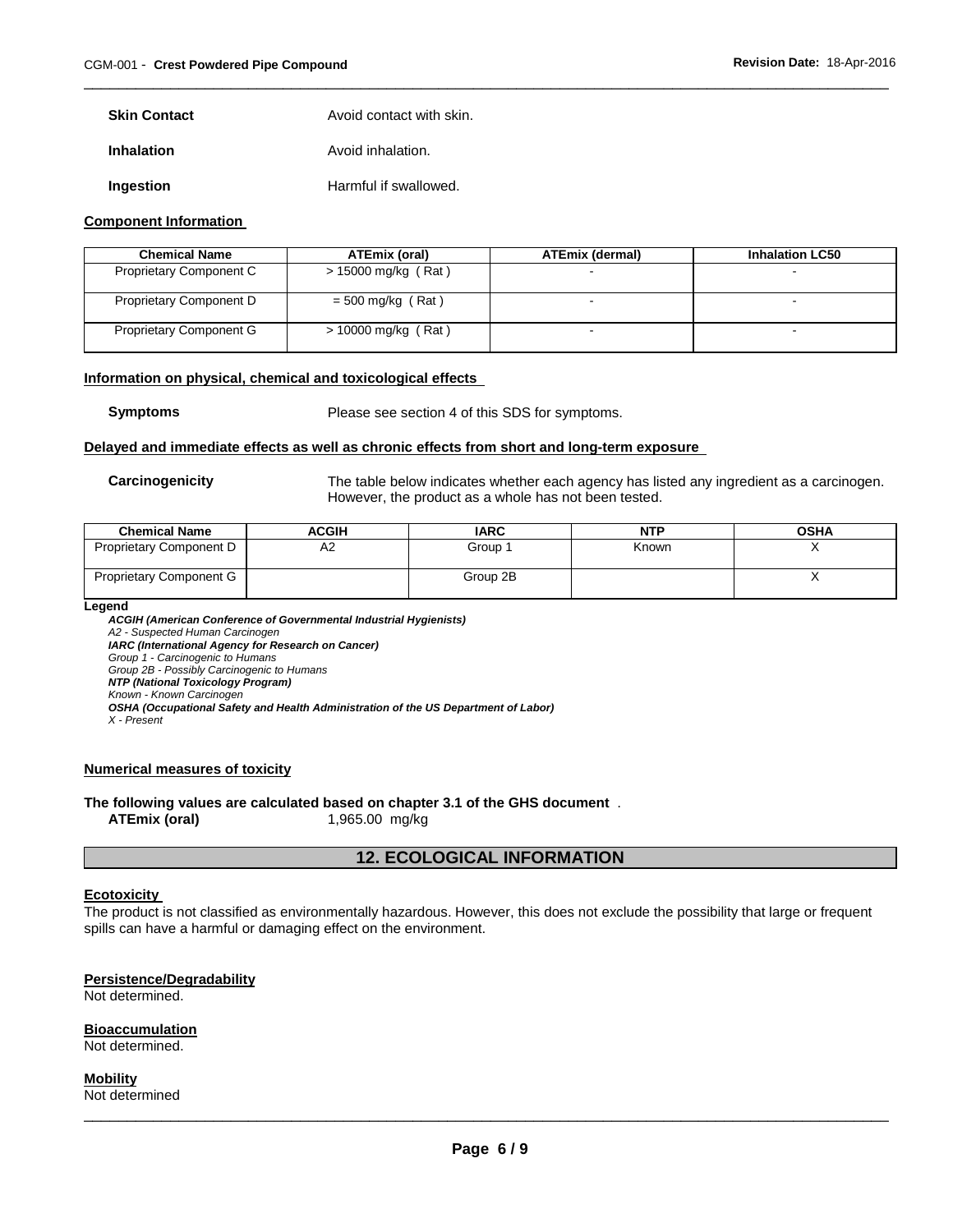### **Other Adverse Effects**

Not determined

# **13. DISPOSAL CONSIDERATIONS**

\_\_\_\_\_\_\_\_\_\_\_\_\_\_\_\_\_\_\_\_\_\_\_\_\_\_\_\_\_\_\_\_\_\_\_\_\_\_\_\_\_\_\_\_\_\_\_\_\_\_\_\_\_\_\_\_\_\_\_\_\_\_\_\_\_\_\_\_\_\_\_\_\_\_\_\_\_\_\_\_\_\_\_\_\_\_\_\_\_\_\_\_\_

| Waste Treatment Methods       |                                                                                                        |
|-------------------------------|--------------------------------------------------------------------------------------------------------|
| <b>Disposal of Wastes</b>     | Disposal should be in accordance with applicable regional, national and local laws and<br>regulations. |
| <b>Contaminated Packaging</b> | Disposal should be in accordance with applicable regional, national and local laws and<br>regulations. |

| <b>14. TRANSPORT INFORMATION</b> |                                                                                                                                |  |  |  |
|----------------------------------|--------------------------------------------------------------------------------------------------------------------------------|--|--|--|
| <b>Note</b>                      | Please see current shipping paper for most up to date shipping information, including<br>exemptions and special circumstances. |  |  |  |
| <u>DOT</u>                       | Not regulated                                                                                                                  |  |  |  |
| <b>IATA</b>                      | Not regulated                                                                                                                  |  |  |  |
| <b>IMDG</b>                      | Not regulated                                                                                                                  |  |  |  |

## **15. REGULATORY INFORMATION**

### **International Inventories**

| <b>Chemical Name</b>           | <b>TSCA</b> | <b>DSL/NDSL EINECS/E</b> | <b>LINCS</b> | <b>ENCS</b> | <b>IECSC</b> | <b>KECL</b> | <b>PICCS</b> | <b>AICS</b> |
|--------------------------------|-------------|--------------------------|--------------|-------------|--------------|-------------|--------------|-------------|
|                                |             |                          |              |             |              |             |              |             |
| Proprietary Component A        | x           |                          |              | Present     | Χ            | Present     | X            | x           |
| <b>Proprietary Component B</b> | Χ           | Χ                        | X            | Present     | X            | Present     | X            | x           |
| Proprietary Component C        |             |                          | X            |             | X            | Present     |              | X           |
| Proprietary Component D        | x           | x                        |              | Present     | х            | Present     | х            | X           |
| Proprietary Component E        | Χ           | Χ                        |              |             | X            | Present     | X            | X           |
| Proprietary Component F        | Χ           | Х                        | x            | Present     | X            | Present     | X            | Χ           |
| Proprietary Component G        | x           | x                        |              | Present     | Χ            | Present     | x            | x           |
| Proprietary Component H        | X           |                          |              |             | x            | Present     | X            |             |

#### **Legend:**

*TSCA - United States Toxic Substances Control Act Section 8(b) Inventory* 

*DSL/NDSL - Canadian Domestic Substances List/Non-Domestic Substances List* 

*EINECS/ELINCS - European Inventory of Existing Chemical Substances/European List of Notified Chemical Substances* 

*ENCS - Japan Existing and New Chemical Substances* 

*IECSC - China Inventory of Existing Chemical Substances* 

*KECL - Korean Existing and Evaluated Chemical Substances* 

*PICCS - Philippines Inventory of Chemicals and Chemical Substances* 

*AICS - Australian Inventory of Chemical Substances*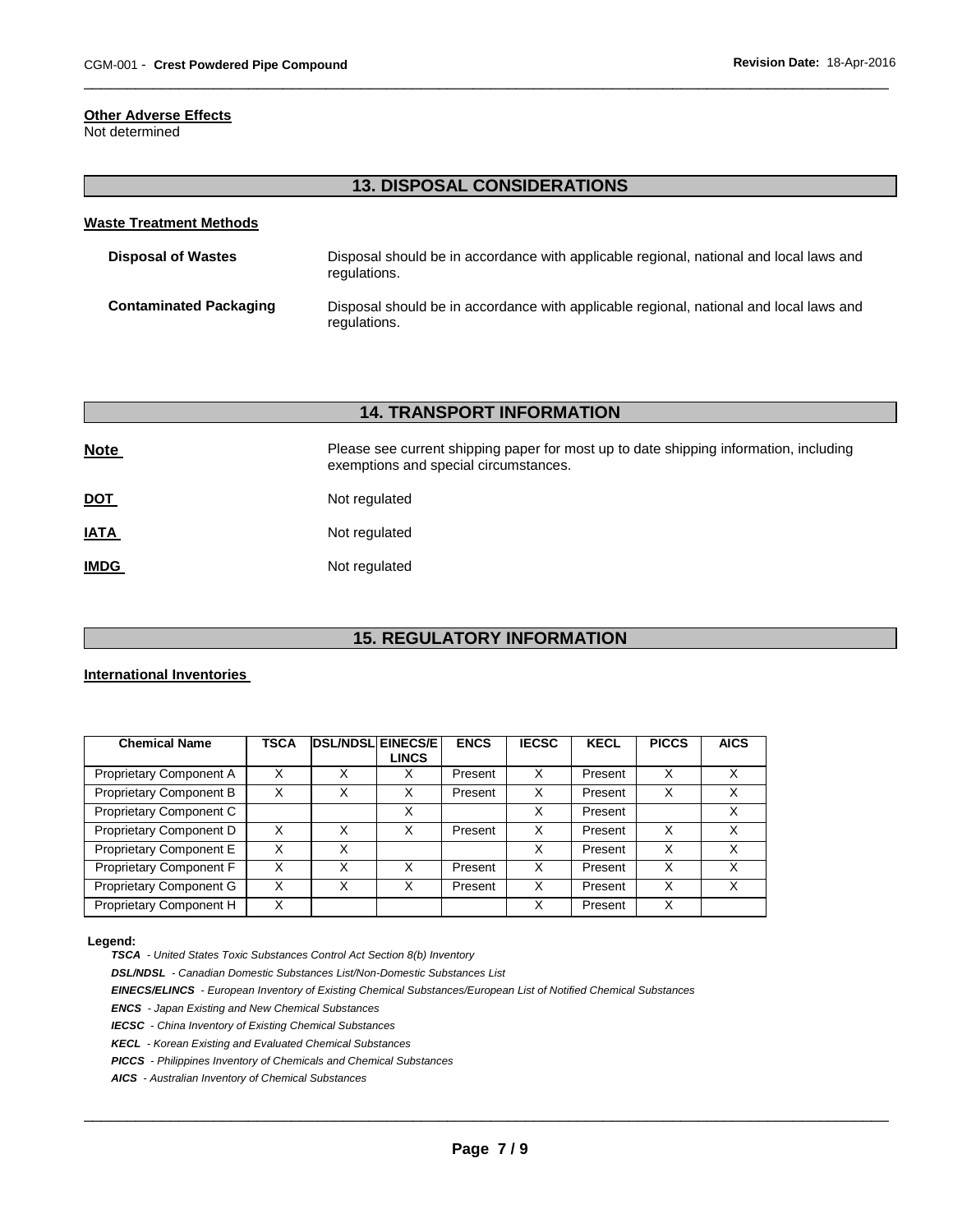### **US Federal Regulations**

### **CERCLA**

This material, as supplied, does not contain any substances regulated as hazardous substances under the Comprehensive Environmental Response Compensation and Liability Act (CERCLA) (40 CFR 302) or the Superfund Amendments and Reauthorization Act (SARA) (40 CFR 355).

### **SARA 313**

Section 313 of Title III of the Superfund Amendments and Reauthorization Act of 1986 (SARA). This product contains a chemical or chemicals which are subject to the reporting requirements of the Act and Title 40 of the Code of Federal Regulations, Part 372

\_\_\_\_\_\_\_\_\_\_\_\_\_\_\_\_\_\_\_\_\_\_\_\_\_\_\_\_\_\_\_\_\_\_\_\_\_\_\_\_\_\_\_\_\_\_\_\_\_\_\_\_\_\_\_\_\_\_\_\_\_\_\_\_\_\_\_\_\_\_\_\_\_\_\_\_\_\_\_\_\_\_\_\_\_\_\_\_\_\_\_\_\_

| <b>Chemical Name</b>      | CAS No | Weight-%    | <b>SARA 313 -</b><br><b>Threshold</b><br>Values % |
|---------------------------|--------|-------------|---------------------------------------------------|
| Proprietary Component C - |        | Proprietary | . ب                                               |

### **CWA (Clean Water Act)**

This product does not contain any substances regulated as pollutants pursuant to the Clean Water Act (40 CFR 122.21 and 40 CFR 122.42)

#### **US State Regulations**

## **California Proposition 65**

This product contains the following Proposition 65 chemicals.

| <b>Chemical Name</b>         | <b>California Proposition 65</b> |
|------------------------------|----------------------------------|
| Component D -<br>Proprietar  | Carcinoɑen                       |
| Component G -<br>Proprietarv | Carcinogen                       |

#### **U.S. State Right-to-Know Regulations**

| <b>Chemical Name</b>           | <b>New Jersey</b> | <b>Massachusetts</b> | Pennsylvania |
|--------------------------------|-------------------|----------------------|--------------|
| Proprietary Component A        |                   |                      |              |
| <b>Proprietary Component B</b> |                   |                      |              |
| Proprietary Component C        |                   |                      |              |
| Proprietary Component D        |                   |                      |              |
| Proprietary Component E        |                   |                      |              |
| <b>Proprietary Component G</b> |                   |                      |              |